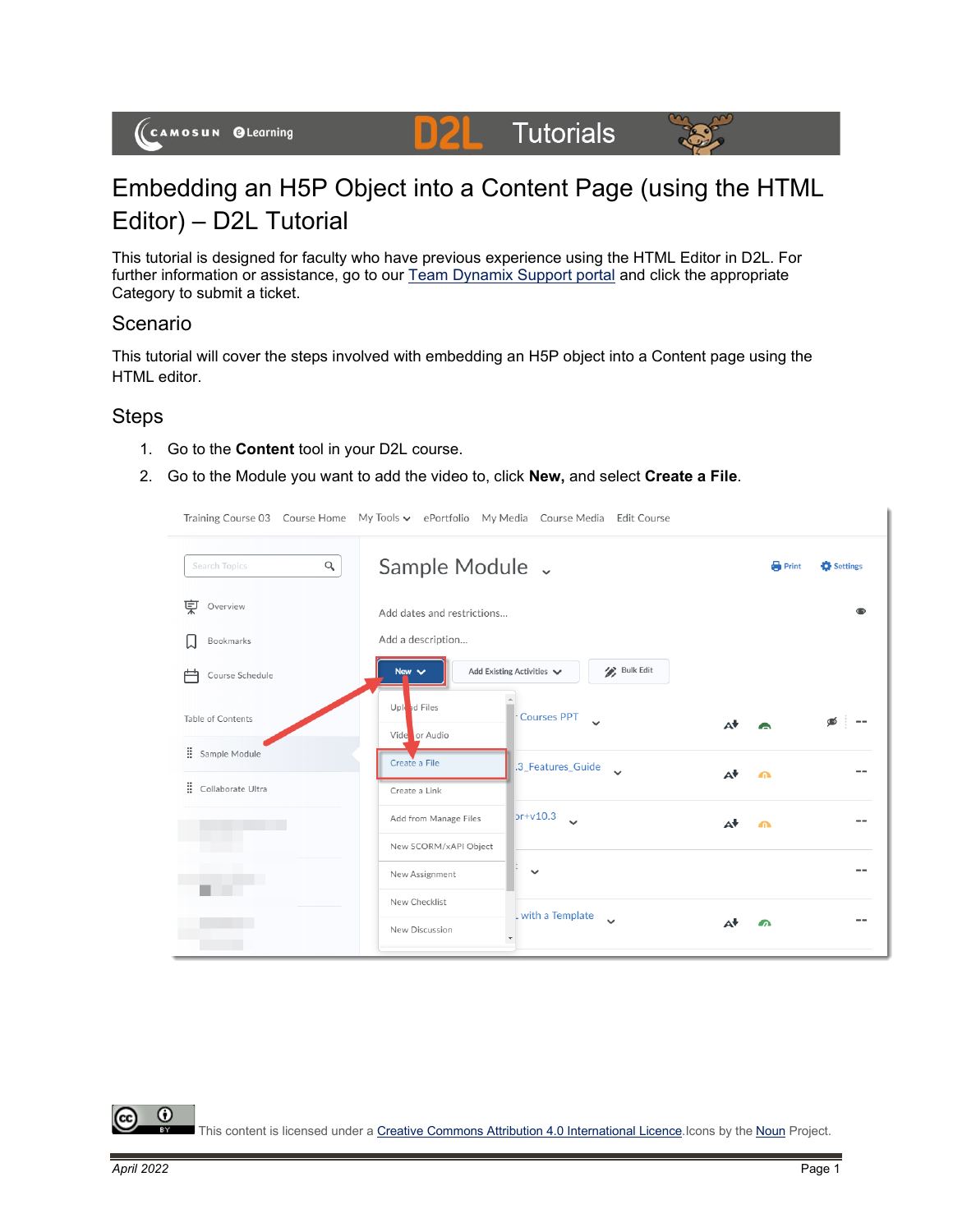3. Give your page a Title, then click in the **Content** box and add some text to provide a context for the H5P object you will be embedding. For example, explain to your students what they are supposed to interact with the object. Make sure to hit your Enter key so your cursor appears below the text you just typed in, otherwise your H5P object may not appear where you want it to! Click on the **Insert Stuff** icon at the top centre of the HTML editor.

| Course Home My Tools v Edit Course Accessibility Report My Media                                                                                                                                                                                                                                                                                                                                                                                                                                                          |
|---------------------------------------------------------------------------------------------------------------------------------------------------------------------------------------------------------------------------------------------------------------------------------------------------------------------------------------------------------------------------------------------------------------------------------------------------------------------------------------------------------------------------|
| Create a File in "Sample Module"<br>En Browse for a Template<br>Launching the Industrial Revolution<br><b>Hide fre</b><br><b>n</b> Users                                                                                                                                                                                                                                                                                                                                                                                  |
| 剛<br>≌ ∽<br>್<br>騍<br>5ő<br>≣ ~<br>$\mathbf{E}$<br>$\overline{\Sigma}$ $\sim$<br>в<br>A,<br>$+$ $\vee$<br>Verdana<br>$\checkmark$<br>$\checkmark$<br>Paragra<br>$\checkmark$<br><br>am<br>$\equiv$<br>Eq<br>$\langle \rangle$<br>12px<br>Thsert Stuff<br>we untish government during the Industrial Revolution. Make decisions on policies according to the scenario until you have<br>In this activity, you will represe<br>completed the scar<br>When you have completed this scenario, go to the next page in Content. |
| <b>Save and Close</b><br>Save<br>Cancel                                                                                                                                                                                                                                                                                                                                                                                                                                                                                   |

- 4. Inserting the H5P embed code:
	- a. In another browser window or tab, go to the website of the H5P object you wish to embed and click the **Embed** link at the bottom of the object.



 $\odot$ This content is licensed under [a Creative Commons Attribution 4.0 International Licence.I](https://creativecommons.org/licenses/by/4.0/)cons by the [Noun](https://creativecommons.org/website-icons/) Project.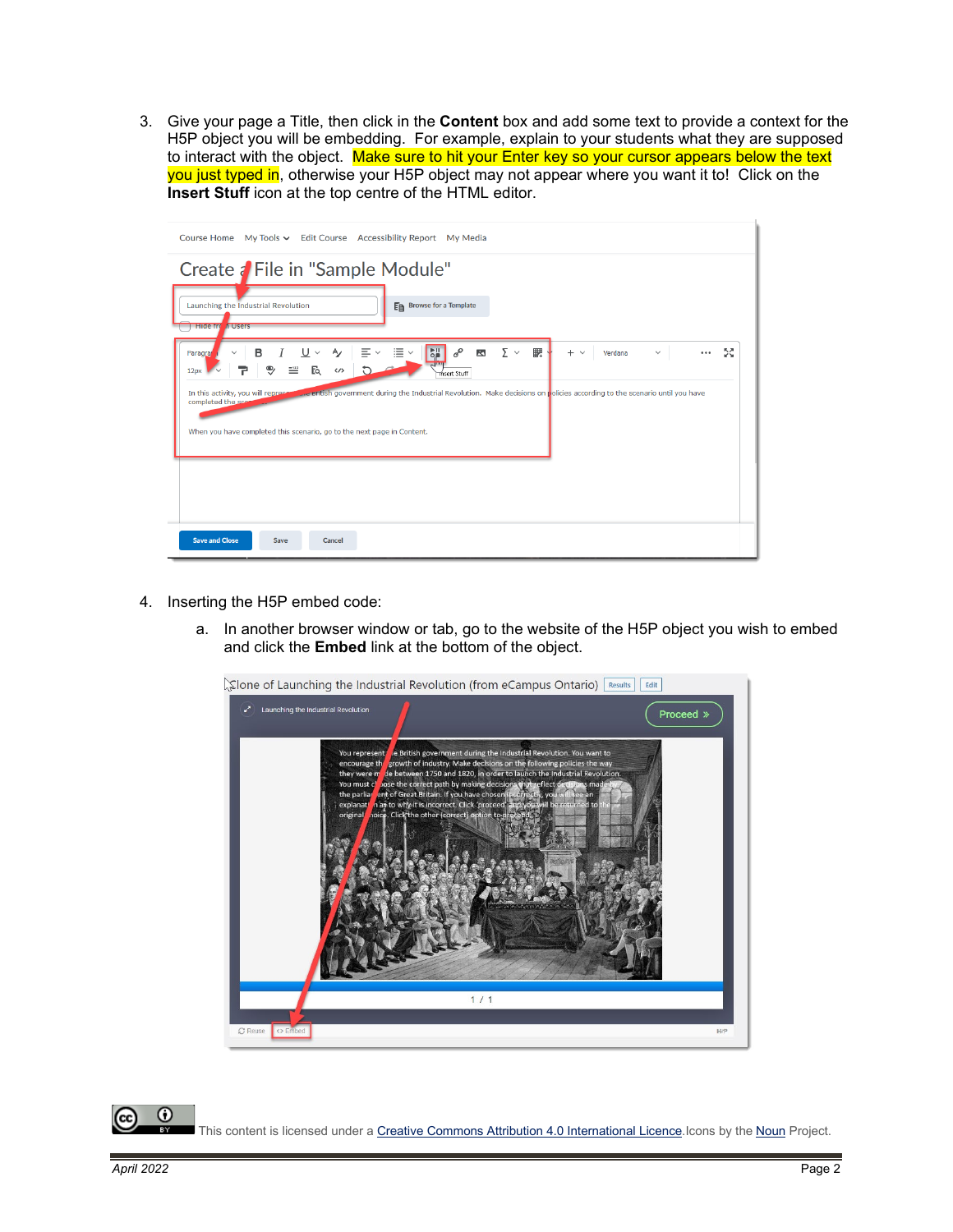b. Copy the Embed code (starts with "<iframe...".)



c. Go back to your D2L tab or window, and in the **Insert Stuff** pop-up box, click on **Enter Embed Code** on the left-hand side.

| <b>Insert Stuff</b>        | $\times$              |
|----------------------------|-----------------------|
| My Computer                | $\rightarrow$         |
| Course Offering iles<br>۰. | $\mathcal{P}$         |
| $\leq$ Shared Files        | $\mathbf{\mathbf{z}}$ |
| <b>TOU YouTube</b>         | >                     |
| <b>ee</b> Flickr           | $\mathbf{\mathbf{z}}$ |
| <b>Insert Lid</b><br>o     | >                     |
| <b>Enter Embed Code</b>    |                       |
|                            |                       |
|                            |                       |
| Cancel                     | //.                   |

 $\overline{0}$ rc. This content is licensed under a Creative Commons Attribution 4.0 International Licence Icons by the [Noun](https://creativecommons.org/website-icons/) Project.